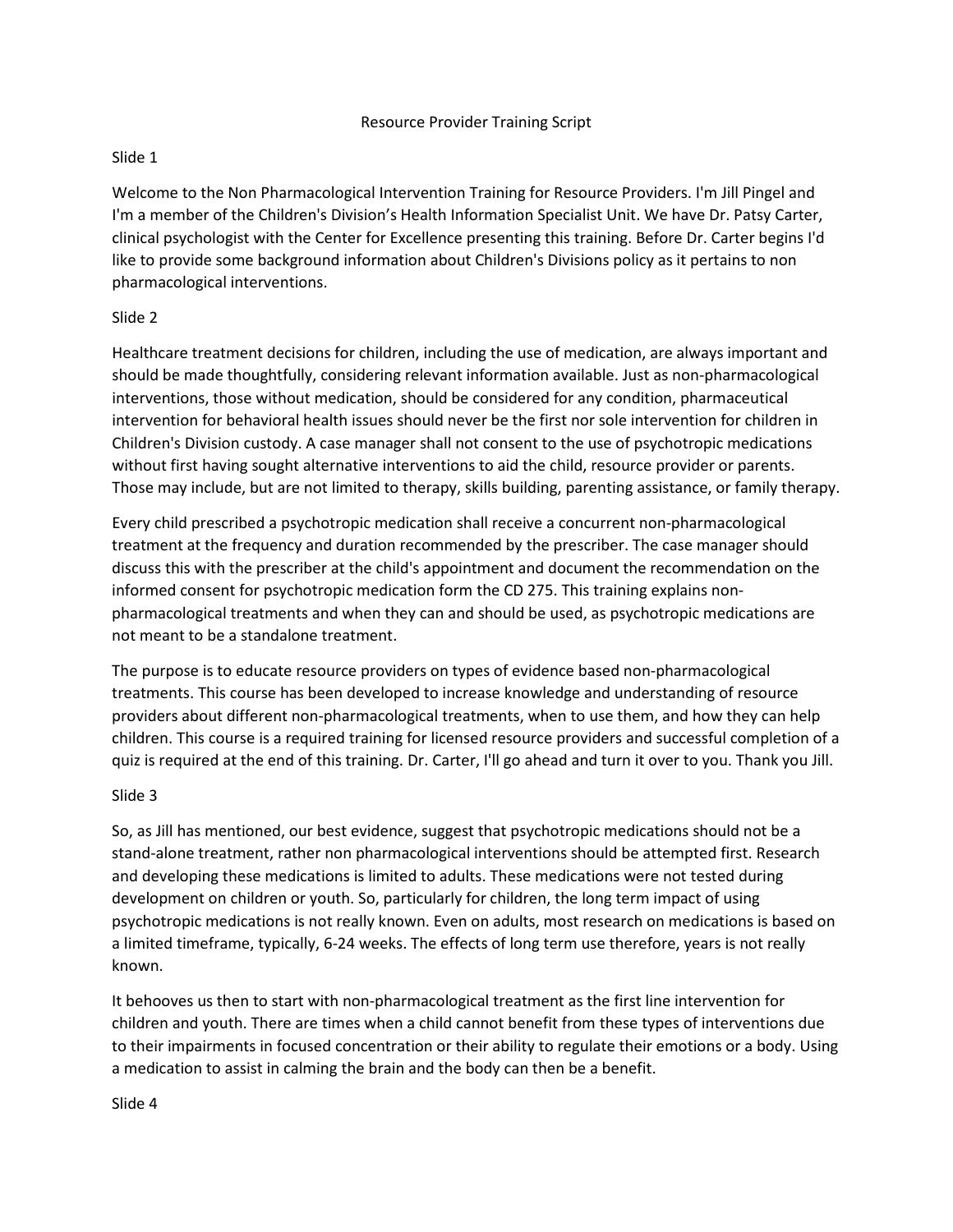So, we also need to consider that medications basically manage symptoms. And if you take away that medication, the symptoms will likely reemerge. Instead, if we partner, if we're using psychotropic medications with a non pharmaceutical intervention, those are skills, a child and youth can learn that they can take with them wherever they go and can last a lifetime.

So, in addition to using medications, we should always be using other interventions that help them learn the skills to change their thinking, change their perceptions, change their ability to regulate their emotion and body through these non-pharmaceutical interventions. They can be used as a way that the medications can be used as a way to temporarily manage symptoms while these other treatment interventions begin to impact the child's mood and behaviors.

So, again, you can see, it makes sense that medication is only one part of a comprehensive treatment plan, and prior to trying medication, because we don't know the long term impact on children's developing brains, we should try non pharmaceutical interventions first.

Slide 5

It always behooves us to better engage youth in their treatment, which then increases their probabilities of compliance and success when we include them in these decisions. So, we want to talk just briefly about engaging youth in making these decisions, whether it's about psychotropic medications or whether it's about other types of non pharmaceutical interventions.

So, some of the things that we can do is share information about the intervention with the youth. And, of course, with the informed consent process, this is important information that should be shared routinely with the caregiver and with the youth. Allow time for the youth to ask questions. They may have some erroneous information. They may have learned things through peers or on the Internet that is not accurate. So we want to give them time to ask questions so that they can get the actual facts about the different interventions, the side effects, and possible benefits.

If they have concerns listen to those concerns, it may be that you can plan with them how to address any type of side effects that they may be fearful about, or help them alleviate some of those fears just because again, giving them more accurate information.

When they talk about their symptoms or their behaviors make sure that you're not using any information against them, or to judge them in any way. If they have fears about the medications, if their concerns about their feelings of suicide, don't use that information against them later on. Again, we want to encourage open honest discussions about their engagement in any of these types of interventions.

We're working hard to help everybody understand the long term impact of trauma and how to help youth manage this. So, if you don't understand trauma, you may see some of the behaviors as more symptomatic or intentional, rather than being a trauma reaction that may have been triggered by something in their environment.

So understanding the long term impact of trauma can help us engage in different types of interventions, interact with that child in a different way so that we may not need the psychotropic medications, but instead can teach them skills to help them calm and regulate their brain, increase their attention and focus.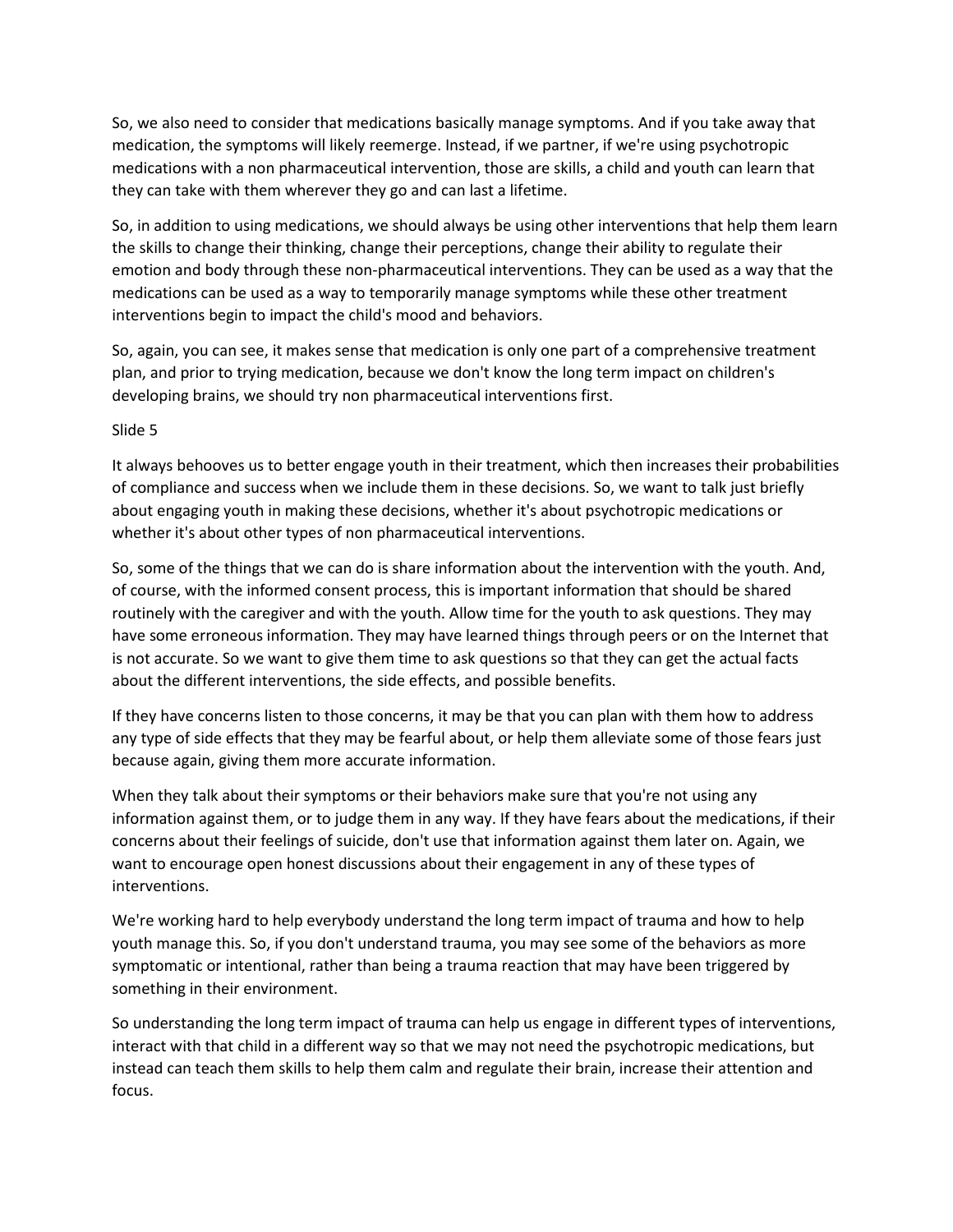Again, don't negatively characterize their symptoms. No blaming. Remember that these children have experienced some very difficult challenges in their life, whether that is significant neglect, physical abuse or sexual abuse so that we should be supportive, giving them the types of treatment to help them overcome these challenges that have been placed before them.

So, it's important that we allow time for adjustment to change before we seek treatment for that child. I had the honor privilege to meet with our state youth advisory board to talk about their experiences with psychotropic medications and many of them noted that there was a time when they needed those medications, but almost every single one said that initially what they really needed was time to adjust to the changes to be removed from the home that they know, to be placed with people who though may be caring for them, are strangers to them. And don't know about their history or their previous life ahead of time. So its important prior to thinking that they have some type of clinical diagnosis, or need some type of intervention, it's important that we just allow them to adjust to the changes, significant changes that they have recently experienced in their life by coming into the custody of the Children's Division.

We always want to reduce stigma around mental health, and it's often easy to talk to a child about their concerns if we use the analogies of physical health. For example, if they had diabetes or, if they had asthma that they might be on certain medications. They might have to change their lifestyle to meet their physical health needs. The same thing with mental health is that they may need medication, but they also may need to make changes in their life. They may need to learn new skills to manage that. And if we show the similarities between management and physical health issues to managing mental health issues, it can help reduce some of that anxiety and stigma.

Finally we want to listen to how they feel once they're engaged in that intervention. So if they're seeing a therapist or working with a mentor, talk to them about how they're feeling about those interactions. Are they feeling heard and understood? If they're taking medications how is that making them feel? Are they experiencing side effects? Talk to them about whether the side effects are temporary. For example many medications when started can make a person feel drowsy or sleepy. But with time a couple of weeks, that usually goes away. For others perhaps, they have a dry mouth and we need to encourage them to use hard candies, or gum, or drink more to help them with managing those side effects. The same thing with other interventions is perhaps we can help them change their interactions with their therapist or mentor by helping them work through some of these issues. So, it's important to really listen to the children and youth about their concerns about any type of medication, or other interventions as well as once they're engaged in these interventions to find out how they think its going, the side effects or concerns that they have.

I've listed here two links to information. One is about helping youth, be engaged more in their treatment and learning about their treatment. The other is about engaging care givers and how they can talk to the youth and children about these interventions. Again, with the hope that with understanding these interventions and being engaged in the decisions around these interventions youth will be more compliant, which we know increases the likelihood of success.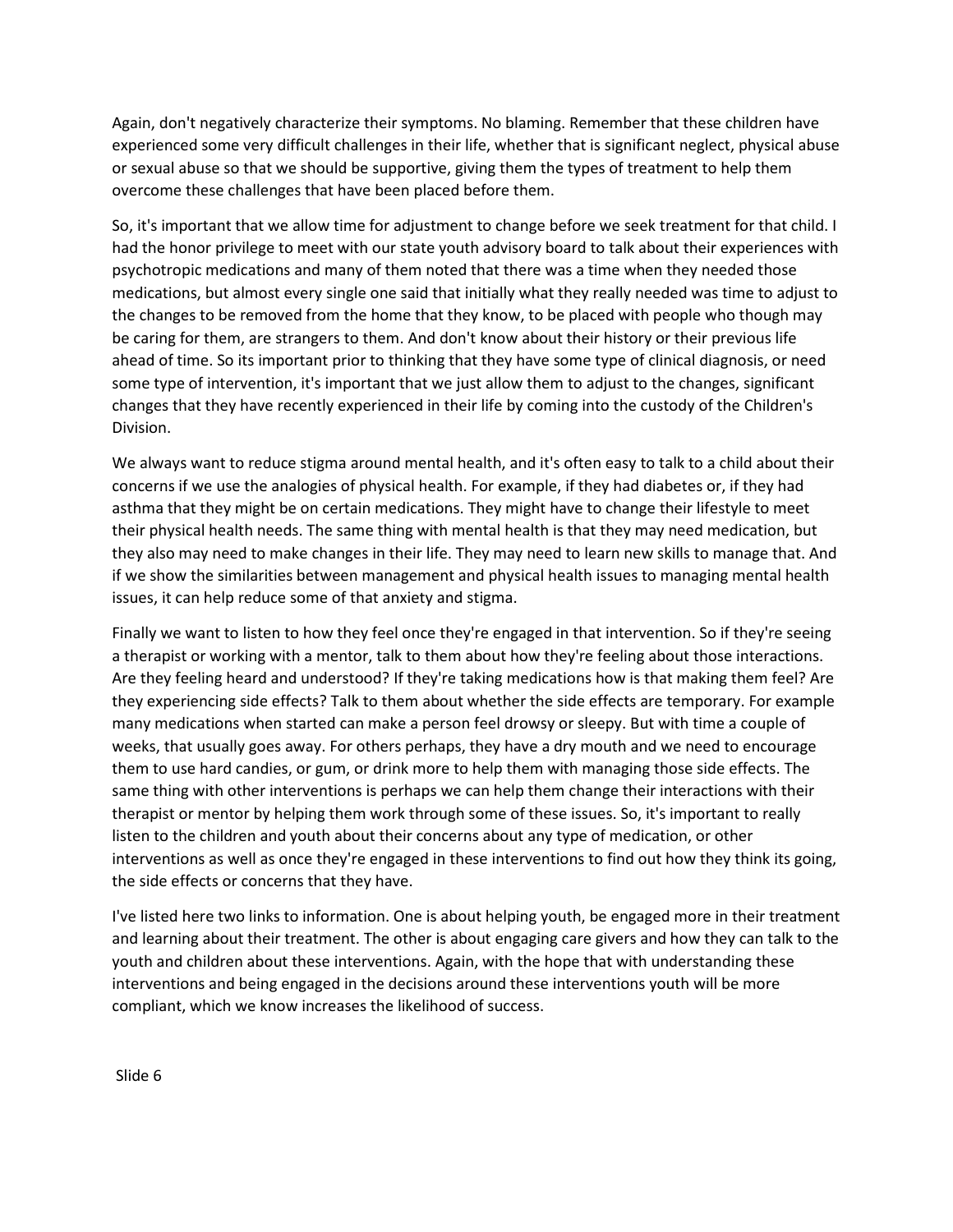So what are some of these interventions that we're talking about? Well, there's different categories. We'll spend some time on each one. There's evidence based therapies. There are approaches that really focus on skills development. There are family interventions where the whole family is the focus of the intervention, and there are environmental interventions modifications or changes that could be made that can assist a child in functioning successfully. So we'll go over each one of these here in just a moment.

# Slide 7

So, we'll start off with the evidence based interventions and it's important to understand what we mean by an evidence based interventions. There are a variety of different types of interventions, depending upon the issue that is being addressed. So, there can be evidence based practices for depression. There can be evidence based practices for delinquency. It depends upon the focus will help us select that intervention to be used. They vary in complexity. Some are fairly simple and straight forward. Others are a little bit more complex and have multiple components, but all require that we are true to how it was developed and implemented in the original research. So we call that fidelity so that they're actually following and implementing the practice as it was designed.

So, when we talk about having evidence based interventions, these are interventions that had been studied and researched and shown to have positive outcomes, targeting specific symptoms or behaviors on a specific population. The success of the outcome is based on this fidelity that we're talking about, to the practice or basically implementing it the same way that it was implemented in the studies. So, Fidelity is always important when we're discussing evidence based practices.

You should always feel comfortable in asking the provider of the practice, how they were trained and if they are certified or rostered in a specific practice. We should know if they're actually certified or rostered, which means that they have gone through the full training for that specific intervention and have achieved some level of success in their competencies and applying this intervention. And therefore can apply the intervention successfully.

We all need to be doing our due diligence or asking people questions and finding out about their expertise just like we would in a lot of different other fields, whether it's a contractor working on our house, our beautician, a doctor. We want to know that they have the appropriate training for the specific area of need that we have. So, it's not necessarily important that we vet an electrician if we're actually having plumbing done in the house. So, the same way is for any therapist.

You want to ask them specifically about their expertise, training and if they are rostered or certified in any evidence based practices for the specific target symptoms. Again, that can be behavioral issues. It can be anxiety. It can be delinquency. It can be substance use, but whatever is the target we want to make sure that they have the appropriate expertise in that area.

It's important to understand again, it's not only an evidence based practice, because it's targeted to a specific symptom, but it's also targeted for a specific population. Now, we see that many evidence based practices start off with a population in a specific age range. Perhaps a specific race, gender, geographic area, and many will then try to expand into other population so that they adapt the intervention to meet the needs of them. So we should always also know what population a practice was designed for.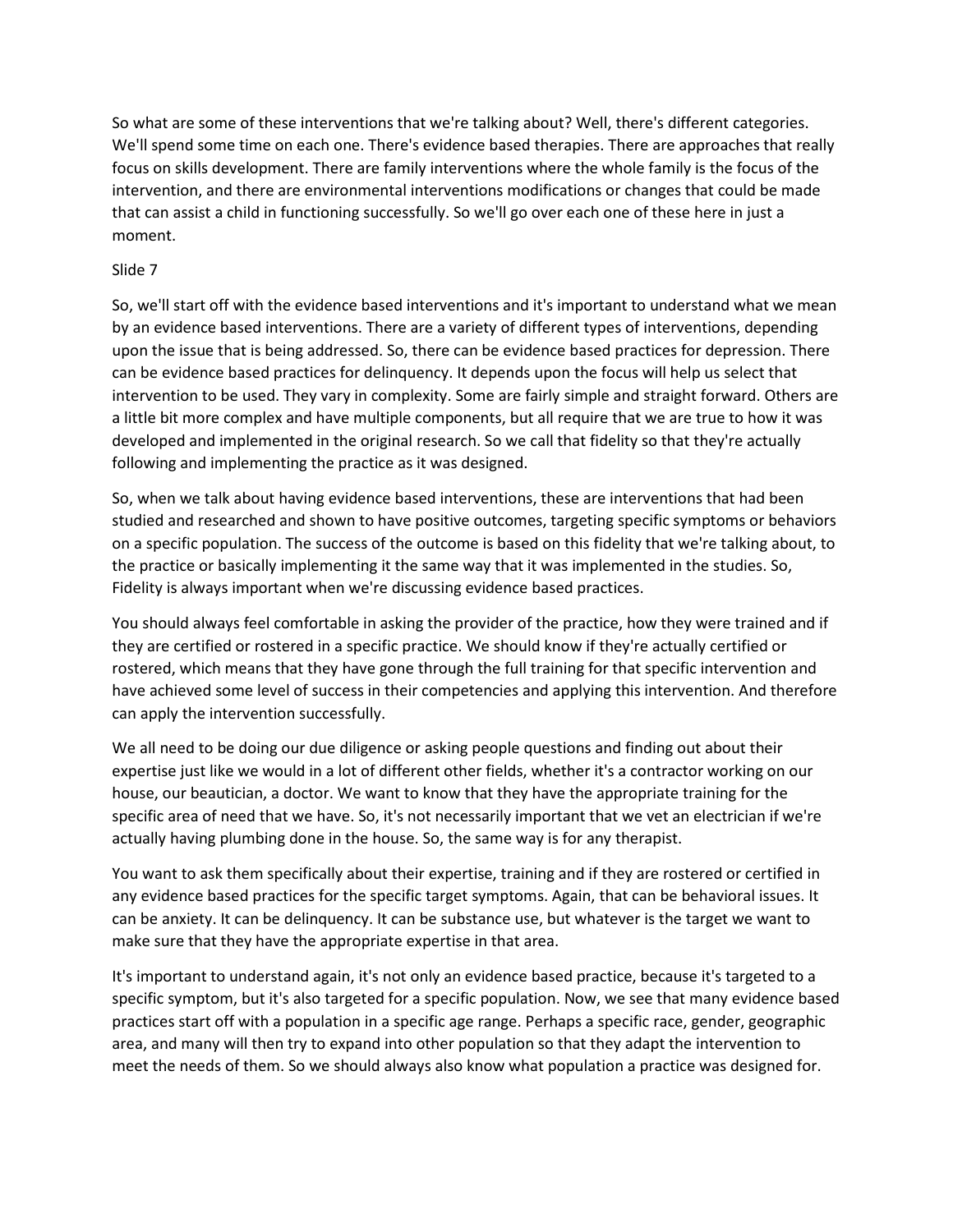So there are many therapy practices that were designed for adults and have not been tested on youth. So we want to make sure that these are practices that were shown to be effective when working with youth. It may be a race issue. It may be an urban population versus a rural population, but having some familiarity there, and hopefully the, the therapist or the provider will have that expertise as well. And you can talk with them about the effectiveness with different populations for these practices. So, I'd like to go over just a few of these practices, particularly highlighting some information around some of the major clinical issues that we may be addressing.

### Slide 8

For example, particularly for children that are in the care and custody of Children's Division, many of them show, attachment issues and it's important to understand the research that has been done around these attachment issues.

So, there are no established clinical or laboratory assessments to rule in, or out a diagnosis of the defined attachment disorders in DSM such as the reactive attachment disorder, or the disinhibited. The materials have been developed through these research studies and some have been adapted but they don't seem to be incorporated into the actual clinical practice. We're not actually assessing for the specific issues pertaining to attachment.

It's also important to understand that many of the symptoms of many other symptoms can co-occur with attachment issues or attachment disturbances that may be best treated by evidence, based practices that focus on those specific symptoms that are being displayed or shown by the individual. It's important to understand with all of this, the difference between what is labeled as reactive attachment disorder in DSM 5, which is predominantly a diagnosis of very young children around their relationship with their specific caregiver. For reactive attachment disorder there are evidence based practices, such as child parent relationship therapy, or dyadic developmental psychotherapy.

There are also youth who do not meet the criteria for reactive attachment disorder either due to the way they present, or because of their age that also have very significant attachment issues that are often related to trauma. So we may need to consider whether what we're really looking at is attachment issue related to their trauma history, which may mean that we're directed to some type of trauma specific intervention while, simultaneously addressing the attachment needs to the child.

So attachment issues are not limited to reactive attachment disorder but there are some evidence based practices that can be used for reactive attachment disorder. And for reactive attachment disorder you're always including the caregiver in the intervention, because it is about that specific relationship between that child and caregiver. For children who have a broad attachment issues that may go across a wider variety of relationships and so our interventions maybe need to look a little bit different.

#### Slide 9

I also want to focus a little bit on anytime that we're working with very young children, under the age of four. Again, this group should always include the proposed caregiver actively in that treatment. With children, again, their brains, particularly the young children are so vulnerable that we want to change their environment and their interactions, so that their experiences are positive and can help build that resilience. And to do that we need to have an adult caregiver that is a tune to that child and responsive to that child.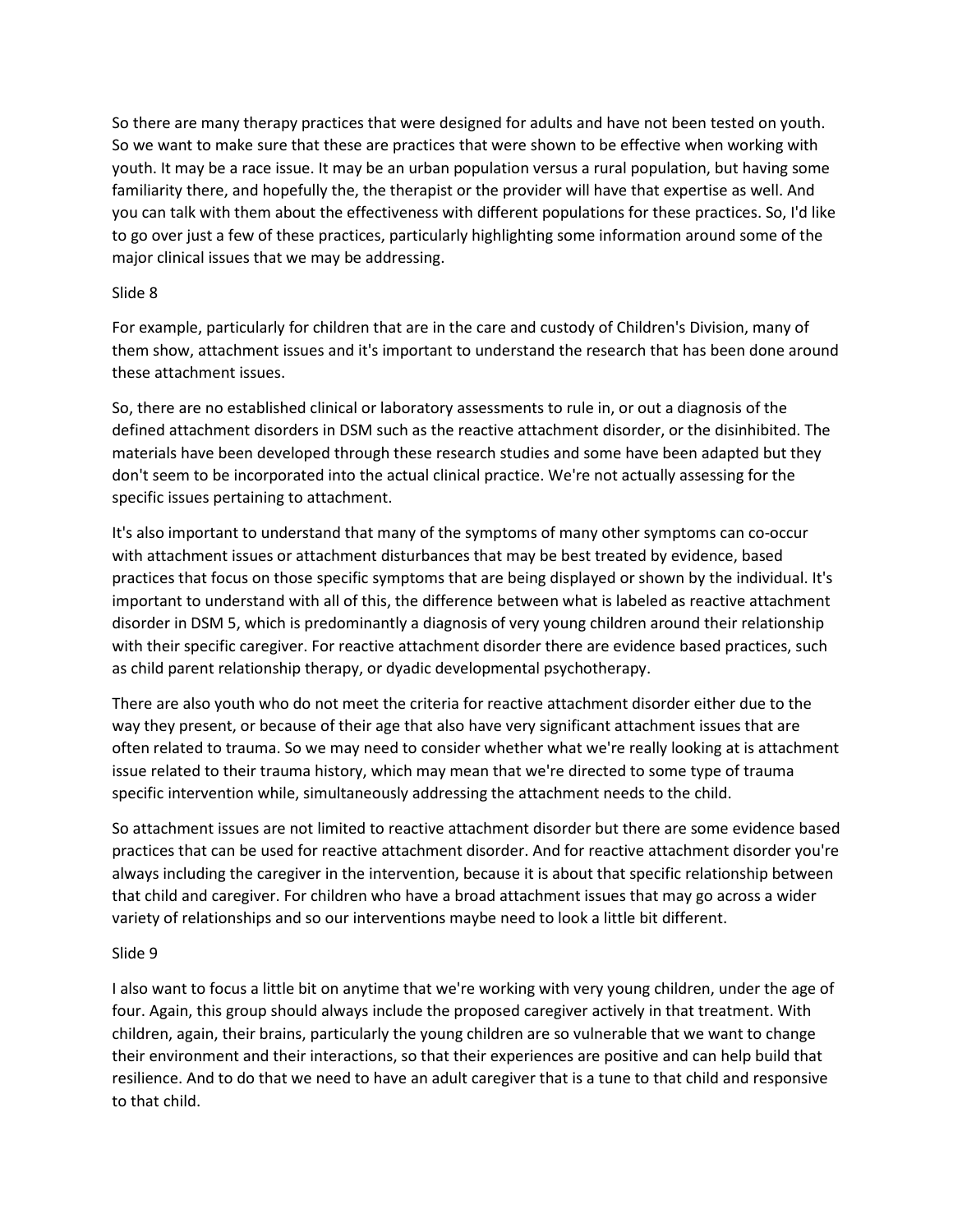So, they need to be engaged in these interventions to generalize that learning across a variety of different populations, and with a variety of different individual's. Some of the evidence based practices for this specific age group, and there are not as many for this age group, is attachment and bio behavioral catch up, or called A. B. C. which is for children age six months to two years. There's also child parent psychotherapy, which is designed for children between the ages of zero to five. I'm seeing an increase in the number of therapists that are being trained in providing child parent psychotherapy. So hopefully this will increase accessibility across the state.

# Slide 10

Another area to focus on is when we're dealing with youth that are exhibiting problem sexual behaviors. There are several different evidence based practices that can be used with this population, multi systemic therapy for youth with problem sexual behaviors is one that is for youth aged ten to seventeen. Multi systemic therapy is one evidence based practice that has different models for different populations. So that you want to make sure that with multi systemic therapy you're matching the specific type of MST with that child's specific concerns.

Other evidence based practices includes Sexual Abuse: Family Education and Treatment Program or SAFE-T which is designed for children age, twelve to nineteen. Children with problematic sexual behavior, cognitive, behavioral therapy. Excuse me, cognitive, behavioral treatment program, and this is designed for kids for the ages six to twelve. And then there is trauma focused, cognitive, behavioral therapy, which is designed for children from three to eighteen.

Now, I would note that trauma focused CBT is also a trauma specific intervention for those who may be victims of sexual abuse. So it's often important to ensure that we're not mixing those populations together, because we don't want to do any further harm to those who have experienced or a victim of sexual abuse. Now we know many children are both a victim and then develop problem sexual behaviors. But again, we want to make sure that those who have not become perpetrators are exhibit these problems sexual behaviors are exposed to those, or increase their risk of being we traumatized.

# Slide 11

I also think it's important for us to think about evidence based practices for substance use. Multi systemic therapy again has been proven to be effective with this population and focusing on kids from age twelve to seventeen. Multi-dimensional family therapy is in another evidence based practice for substance use and that is for kids from eleven to eighteen. Functional family therapy has shown to be effective in the treatment of substance use along with some other things. And that is for children age eleven to eighteen and obviously many of these are going to engage the family as a strong component of their treatment. Adolescent community reinforcement approach, or ACRA is designed for individuals aged twelve to twenty five. It has been shown to be effective in addressing substance use. Adolescent focused family behavior therapy, which is designed for eleven to seventeen year olds again, engaging their family in the intervention.

There's also what's called brief strategic therapy that can be effective in addressing substance use and this is designed for children age six to eighteen.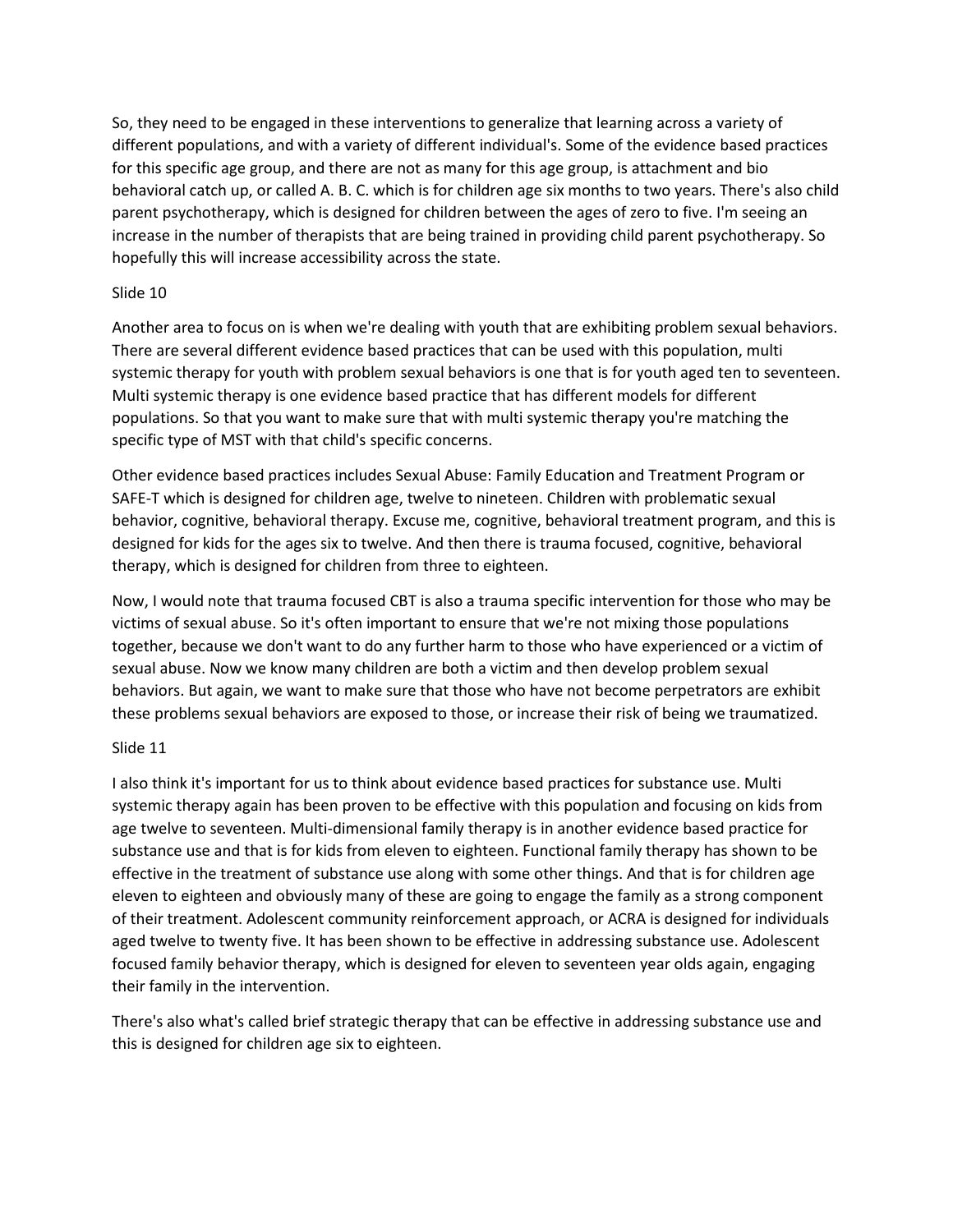#### Slide 12

As I mentioned before, many children that come into the care and custody of Children's Division, have experienced a level of trauma. And so it's very important that we understand what trauma can look like how it may manifest itself. And in all honesty, there are so many different ways it is kind of hard to limit it. It can show up in their mood. They may be sad. They may be anxious, irritable, and angry. It can show up in their behavior. They may isolate or withdraw themselves. They may be oppositional maybe aggressive they may engage in self injurious behavior or voice suicidal ideation.

The DSM does not really typically talk about etiology of any of the diagnoses. The exception is posttraumatic stress disorder. And some of the other stress disorders, in the DSM the here there does have to be some type of event or experience prior to the diagnosis. So it's with that etiology, that we may decide that these behaviors this mood dysregulation is due to their trauma history and so a trauma specific evidence based practice is appropriate. There's many and we're seeing increasing access to many of these interventions. I won't read through this entire list, but just know that there's different formats. There's groups, there's individual some engage parents more than others all are again designed for a specific age group.

So you can see that the integrated treatment for complex trauma there is both the child and adolescent model. For dialectical behavioral therapy there is now a child, adolescent, and adult model. It's important to understand again, what type of training that provider has had in that specific model of whether it's dialectical behavior therapy or the integrative treatment for complex trauma or any of these, that have multiple age groups. Because how we present the information, the components included in that model very by the age group, that's the target.

So, if they have been trained in the adult model of dialectical behavior therapy, and we're looking at, treating a, a seven or eight year old there may, it may not be effective, particularly as effective as one where the therapist is trained in the child model of DBT. Which has a stronger parental component will focus more on some developmental issues.

So, child parent psychotherapy, we've mentioned that before. Eye movement desensitization and re processing, actually, that has been proven to be effective in very young children as you can see it goes down to the age of two. And then we have trauma adapted family connections, which is really an, in home or a home visiting type program, not limited to early childhood when I say home visiting. So we have a variety of different types of tools that we can use to be addressing trauma. And this is just a limited list of some of those designated as effective for trauma.

#### Slide 13

There are also different types of interventions that we can use. We mentioned skills development is one. There has been a growth in the state of Missouri in what we call behavior interventionist who have training in behavior interventions. And the goal ideally is to transfer that knowledge to the caregiver. So, whatever skills the behavior interventionist working with the child, teaching them those skills to use, whether it's anger management or increasing their focus, or doing deep breathing and calming their mind down.

We want that information be transferred again to the caregiver who will be the long term support of that child. So, that, this again is not dependent upon having the behavior interventionist always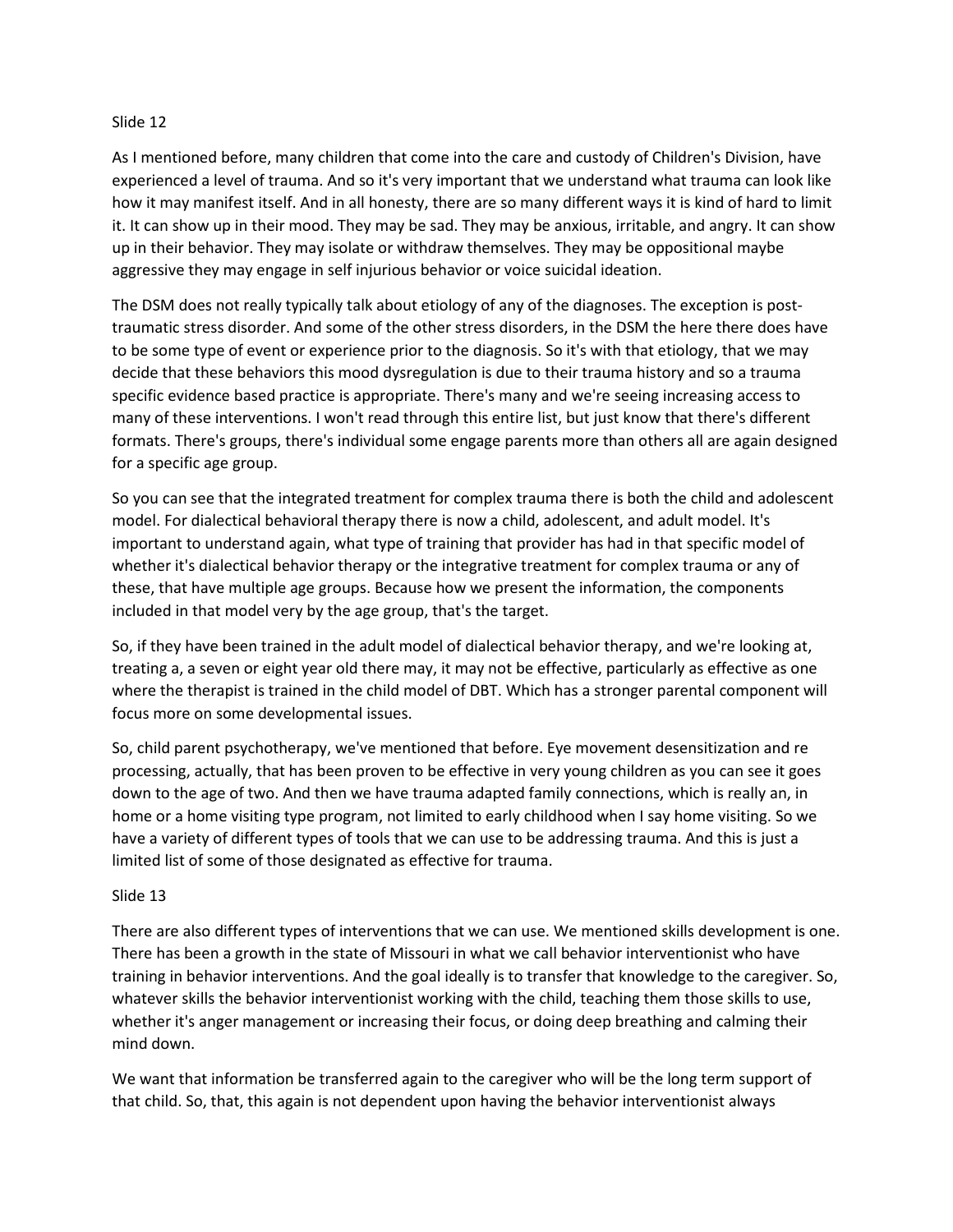available, but that the parent can support and help that child, practice those skills because it's with that practice that it gets wired into the brain so, to speak. And it's, how we learn, it is how we learn to play a musical instrument. Its how we learned to ride a bike is by practice, practice, practice and with that practice, we get better and better at it particularly so that we can call it up when our brain perhaps is not calm, and our brain is stressed. That it has become so ingrained in our brain that we can almost automatically call those skills up to be used to help us when we are challenged.

So, that's why it's important to practice these skills on a daily basis when the child is calm. So, when their brain becomes dysregulated, anxious, scared, fearful, it can still call up these skills because it's an almost automatic response.

There are other types of skills training used. I believe there are several organizations in our state now that are using trust based relation interventions. This is a model where again, it trains the caregiver to provide effective support and treatment for the youth and they help monitor that parents use of the skills. You will also see that they may be talking with the children and youth about the use of these skills. But once again, it's very important to transfer this knowledge to the longer term caregiver so that they can assist that youth in practicing it and utilizing it when needed.

You'll also find is, we're seeing more programs basing themselves on the neuro sequential model of therapeutics, which includes an assessment that folks often call a brain map, or they give them the brain metrics. With that assessment then very specific recommendations are offered that may not be anything around a type of therapy, but instead are some skills that need to be practiced again on a daily basis so that it gets wired into the brain. And this can range from issues, like doing repetitive rhythmic behaviors, bouncing a ball, throwing the ball back and forth, rocking, swinging, sometimes it will be to engage them in different types of activities that are available in the community. Perhaps swimming, soccer, other sports events, perhaps, something more rhythmic in dancing, drumming. All of these types of skills development interventions can be identified to this brain map. It can be very effective. Again, if we are helping that youth, practice them on a daily basis as a way to calm their brain and their body.

# Slide 14

Mentoring is another type of intervention that can be used. The one caution I have for folks is that the research has shown that mentoring can be very effective if its long term mentoring. If we're engaging in short term mentoring programs, or one where there is a high level of turnover in the mentors that can actually do more harm than good for the children. Because again, they have experienced so many losses in relationships and connections that to start a relationship and then have it end abruptly or frequently can just be more stress and trauma that that child is facing.

But there are some good evidence based mentoring programs and as long as they have a consistent committed mentoring population or providers; that can be very effective for youth. So, Fostering Healthy Futures, Big Brothers, Big Sisters of America, and Friends for Youth one to one mentoring, have been deemed as evidence based practices in the area of mentoring.

#### Slide 15

We can also talk about is alternative interventions, parenting youth with challenging behaviors and what that may entails. So there are many parenting programs out there again listing several of them here. You may have heard of some of these, the Chicago parent program. Here is an example of a program that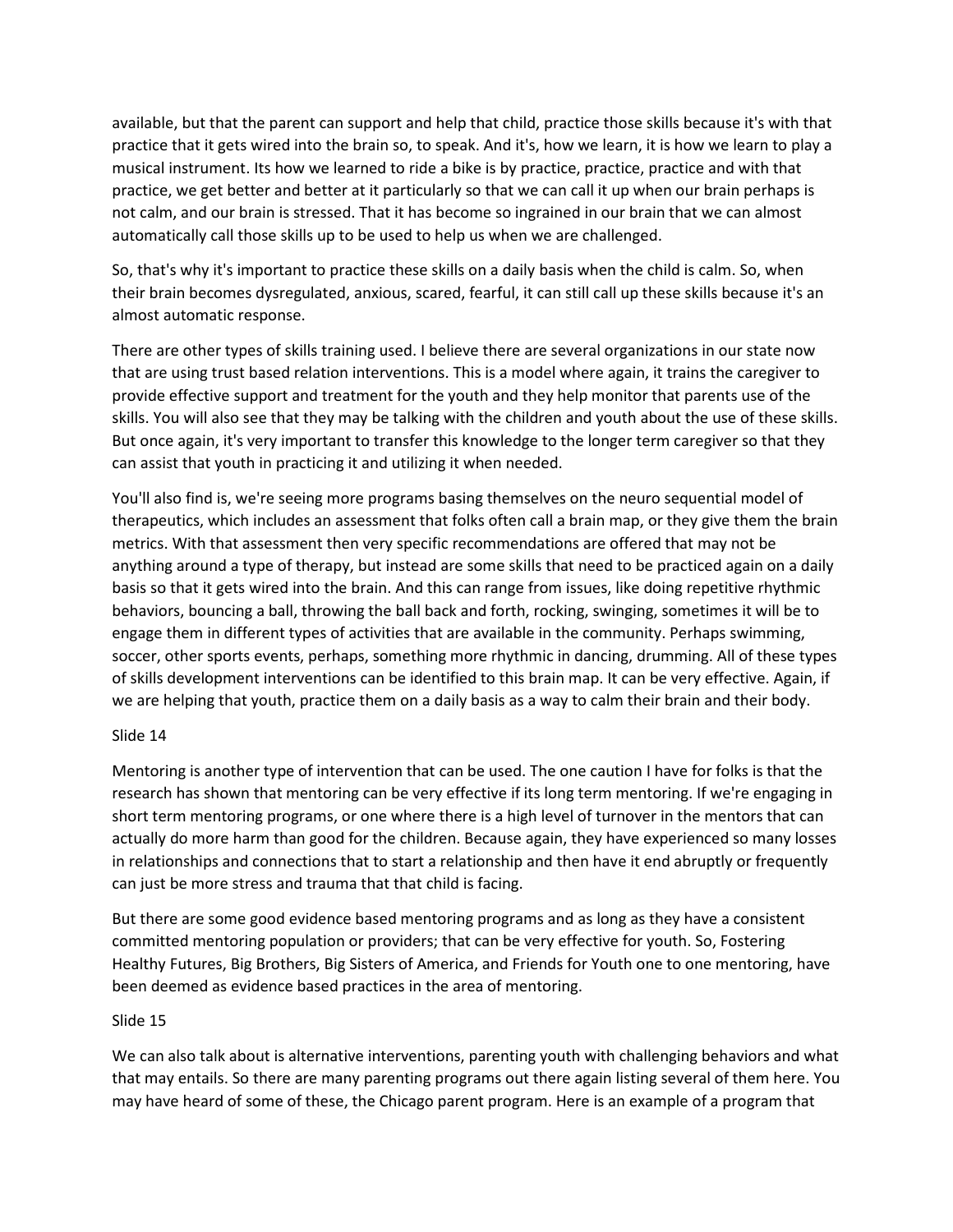was designed to be used with a minority population in an urban setting. So to take Chicago parenting program and put it in a rural area of the state will no longer being an evidence based practice because it has not necessarily been shown to be effective with that population. So, again, know the population on which these practices have been tested when you're trying to select which option to choose.

### 36:45

So Incredible Years, Parent Child Interaction Therapy is also becoming more common in our state, the Positive Parenting Program or Triple P, they have several different components. The Level 4 Triple P is determined as an evidence based practice in this area. And the level three for children ages, zero to twelve with mild to moderate emotional or behavioral concerns is also deemed and evidence based practice.

Then two others that we have are Tuning into Kids and Tuning into Teens as evidence based practices. And again, you can see the age ranges for those interventions.

### Slide 16

When we talk about parenting programs, there are other programs that we can look at such as common sense parenting, guiding good choices, strong African American families program. Again. You can see that this even in the name is targeted to a specific focused population. Family checkup, which is designed for youth and families that are functioning at the low to middle social economic status. And then there is a generation PMTO, which used to be called parent management training and still incorporates many of that. It has both individual and group component for that intervention. So, there are some different types of programs again across the state. We have available things like parent, child interaction therapy, some positive parenting, triple P and some of these others.

# Slide 17

We also want to be sensitive to assisting resource parents, particularly in thinking and understanding trauma as I had mentioned previously. So we love our resource parents we know that they go in with the right intentions, but sometimes they may unintentionally exacerbate the child's trauma response when they really want to be helpful and understanding that child's behavior, and maybe understanding their trauma history.

So there are many environmental and relational activities, skills, responses that a resource parent can do every day to address a child's trauma responses, to help them heal from their past trauma both in conjunction with or is a stand-alone from any type of formal treatment intervention. There are two programs out there now, in the state of Missouri that are available. One is what is called the resource parent curriculum, which was developed through the national child traumatic stress network.

Children's Division invested in training of facilitators in this curriculum. And we should have facilitators that both of trained by Children's Division, whether it's Children's Division staff, therapist, community members. But we always like to have a resource parent, or a foster parent as a co-facilitator in this curriculum. So you can reach out to your local Children's Division office to find out who has been trained and if there are any offerings of the resource parent curriculum in your area.

Another model that is being utilized by a number of providers in our state, and is very focused on understanding trauma, is the trust based relational intervention. This is out of the Karen Purvis Institute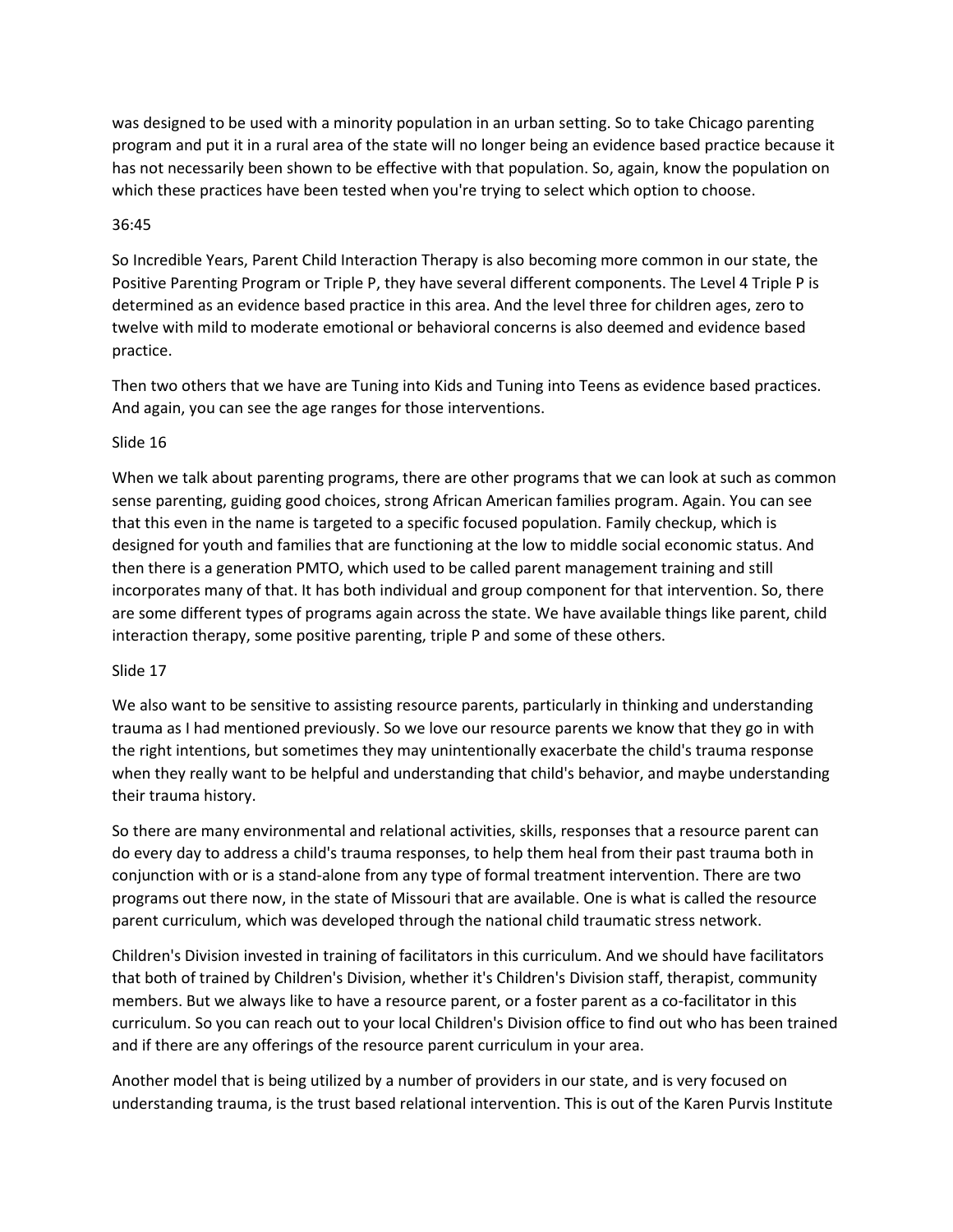of Child Development. I have seen where the individuals are working with caregivers and again, sometimes working with the children to really help them understand the child's perceptions, their thoughts, their feelings, and responding to them in a way that better reflects what that child may be going through. So both are very effective in supporting resource parents supporting the children.

### Slide 18

So there are also a number of just natural interventions that can be used and, as I noted earlier in the presentation that we may want to give a child sometime to adjust before thinking that they may need more formal interventions. So these natural interventions can be used initially, or paired with other type of more formal intervention.

So, meditation, use of exercise to get energy, using music, either in a formal way, music therapy, or just as a way to calm or energize the brain. Social connections are very therapeutic, and particularly for individuals who have become more withdrawn. We need to encourage their continued engagement with their friends, as appropriate with their families, and if they're not having access to their family or friends, because of distance, we need to make sure that they're creating other social connections because we are social creatures and we need that social connectedness even those of us who are extreme introverts need a level of social connection.

Spirituality can be very supportive and a natural intervention. It doesn't really matter whether you're going to church or not going to church. Doesn't really matter, which, you know, belief system that you would adopt. It's the fact that you have a set of core beliefs that help you make sense of the world and give you that spiritual empowerment.

Volunteering giving back to others can be a very rejuvenating type of intervention. We know that when we give to other certain kind of feel good chemicals get released in our body, which makes us feel good. So, giving back to others is a very powerful and natural intervention.

The use of art again, whether formally or just informally is possible, whether it's taking an art class, or actually going to our therapy, or just doing some doodling or drawing pictures that really express their emotions how they're feeling can be very powerful.

We always want to make sure that if a child is not sleeping first off, we want to make sure every child is getting a good night's sleep, but if they're not, we need to engage in some intentional focus on their sleep hygiene. Are we turning off the electronics, you know, at least two hours before they should be falling asleep? Are we limiting kind of any type of real rejuvenating, invigorating type of activities? Are we reducing the use of caffeine early enough in the day? Are we able to engage them and calming relaxing activities such as meditation, mindfulness, deep breathing, and muscle relaxation? So we know in particular for adolescents sleep can be a real challenge. Their natural clocks keep them up later and want them to sleep in later. Plus they need more sleep, so it's really important for our mental health to pay attention to our sleep pattern and try to adjust that as one of our very first natural interventions. Because a lot of times, even for kids who have serious psychiatric diagnoses, if they're sleep becomes disrupted, there's symptoms become much worse. So we always want to make sure that we're helping the children and youth engage in a regular sleep hygiene type program.

Journaling can be another powerful tool to use where a child or youth can write down their thoughts, their feelings, help them process problems. You know, some will even as I mentioned before, just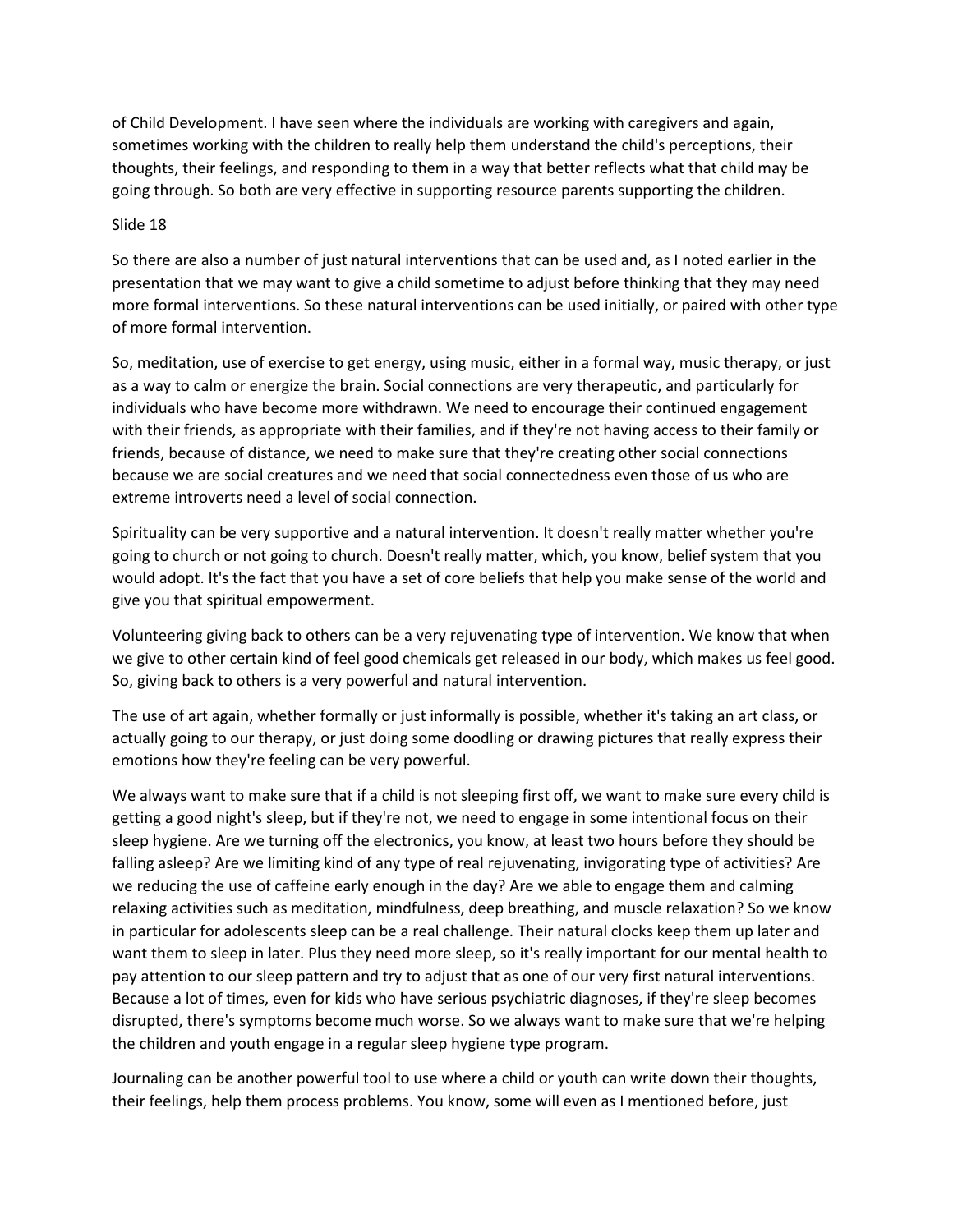Doodle or draw, which helps them express their emotions. Community mentoring again is a natural intervention, engaging them in any type of mentoring program within the community that any child may be eligible for. So it's important to again, look at what's available in your community, engaging them in a healthy diet again, having too many processed sugars, too much caffeine a lot a heavy high fat diet any of these can impact their social or, excuse me, their emotional health.

Interventions like yoga can also be very helpful in helping calm the mind and calm the body. These are simple interventions that do not require a whole lot of efforts or planning, but can be implemented easily within the home in the community.

### Slide 19

We also want to think about the different types of professionals that are available to assess youth in their caregivers around any social and emotional issues. So, school counselors can be a significant, and a first line professional to work with children. Research has typically shown that the majority of children get there, counseling or mental health services through schools, and it can be through the school counselor, or it can be through school, based mental health services. And now that we have Medicaid billing for services provided in the school in, particularly for those, it's always been available for those students under an IEP but the school had to make the match and so there was a cost to the school. Medicaid here in Missouri is now paying for school based mental health services for students that are not under an IEP and they will pay the full cost. So, there is no additional cost to the school. This can really help in increasing access for those individuals where transportation, time is a barrier to them being able to be engaged in any type of therapy. It may not be for everyone many or some students may not want to attend therapy services at their school. But it is a very viable option for many.

We have our community mental health centers, or community behavioral health centers that can provide services. There are private mental health providers that can provide services. The community, mental health centers, have a package, or what we call a rehab option that can include a variety of different types of services that may not be available through other providers because of their Medicaid rehab option. But therapy services can be provided both from private mental health providers as well as the community, behavioral health centers as well, as federally qualified health centers. Now, those vary across the state, all community mental health centers provide services to children.

Federally qualified health centers may provide physical healthcare for children, not all provide mental health, but we are seeing an expansion in that. So if you have a FQHC or federally qualified health center in your community, you may want to see what type of therapy or psychiatry services they have available for children and youth.

So, in addition to the counselors and school based providers in understanding, who can provide these services, we also need to find out how frequently can the child be seen? There are some providers because of their caseload are only able to see a child once every two weeks, or once a month, and they have to understand whether that's going to be a significant enough intensity for the child to benefit. So, how frequently can the child be seen? Again, asking what types of therapy that they provide and specifically noting, if they are trained and certified or rostered in any evidence based practice.

No therapist should take offense at being asked regarding their credentials. Again think about asking the same types of questions around expertise, education training, as you would for a contractor working on